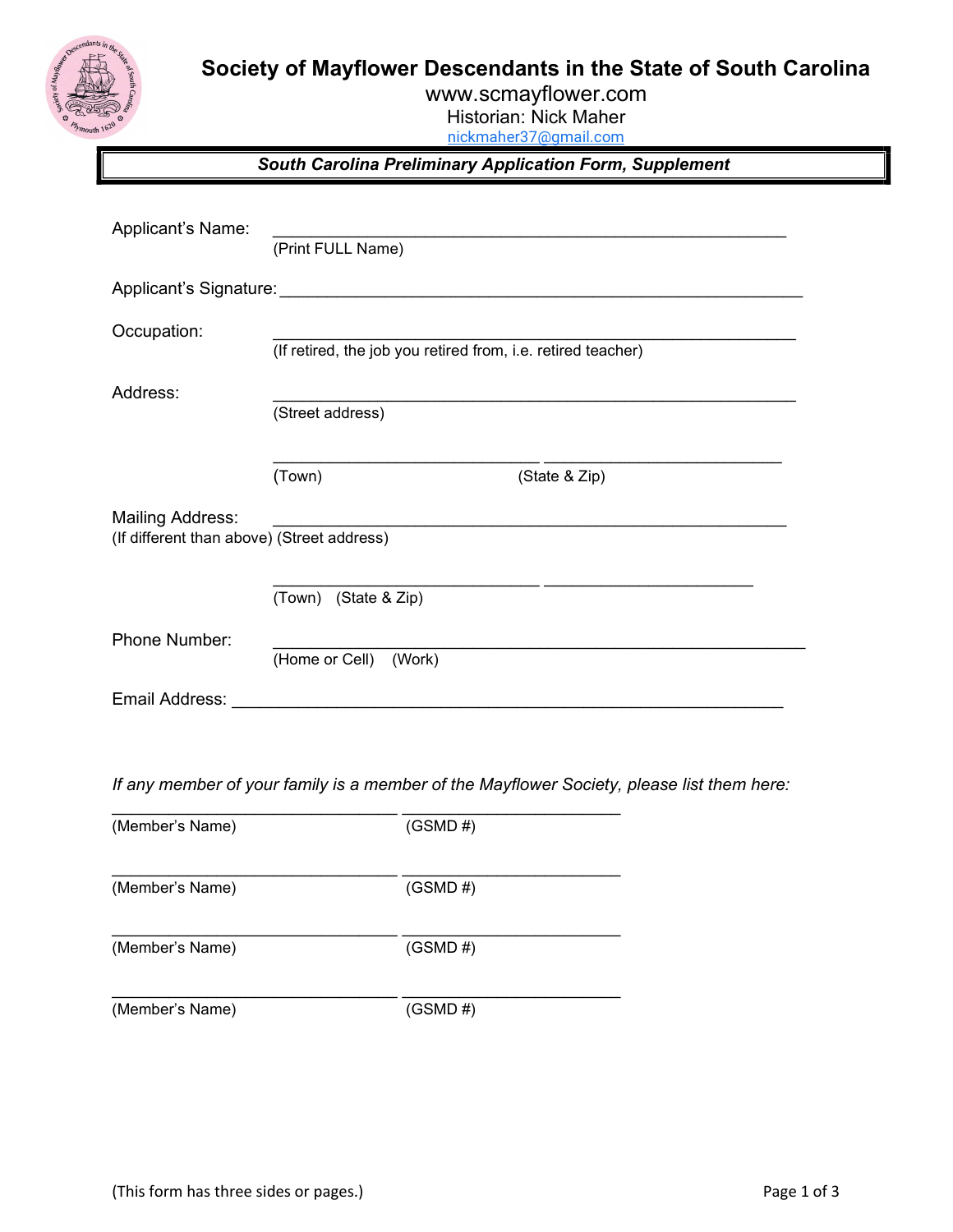Society of Mayflower Descendants in the State of South Carolina



www.scmayflower.com Historian: Nick Maher nickmaher37@gmail.com

## South Carolina Preliminary Application Form, Supplement - Page 2

### Applicant must be descended from one of the following Mayflower Passengers:

- John Alden Isaac Allerton Mary (Norris) Allerton John Billington William Bradford William Brewster Peter Brown James Chilton Francis Cooke Edward Doty
- Francis Eaton Moses Fletcher Edward Fuller Samuel Fuller Elizabeth (Fisher) Hopkins Stephen Hopkins John Howland Richard More William Mullins Degory Priest
- Thomas Rogers Henry Samson George Soule Myles Standish Joan (Hurst) Rogers) Tilley John Tilley Richard Warren William Warren William White Edward Winslow

### MEMBERSHIPS:

- Annual: Open to descendants age 18 or older. Annual dues (\$70), which are not taxdeductible, are paid each year with the first year's dues payable once Plymouth approves the application.
- Junior: For all descendants under age 18. This is a one-time membership fee, which is not tax-deductible, in the amount of \$25. Members under age 18 do not receive regular Society mailings until they reach 18. They may receive educational mailings designed for their age group from time to time.

## APPLICATION FEE, METHODS AND REFUND POLICY:

All applicants must pay an application fee of \$230, of which \$175 is due when the application is sent to GSMD for approval. Upon approval of the line by GSMD, the \$55 balance, plus SC annual membership dues of \$70 is due (\$125 due upon approval). The \$175 portion of the application fee is not refundable should GSMD reject the line.

There is NO PAYMENT REQUIRED at this time.

Once we have all the required information ready to be sent to GSMD, your first installment of \$175 will be due. Please Note: The GSMD now requires full documentation for all of the last three generations (yourself, your parents and your grandparents) including the spouses as well as the line carriers. Specifically, this means that the General Society requires all marriages and divorces for both line carriers and spouses on those three generations.